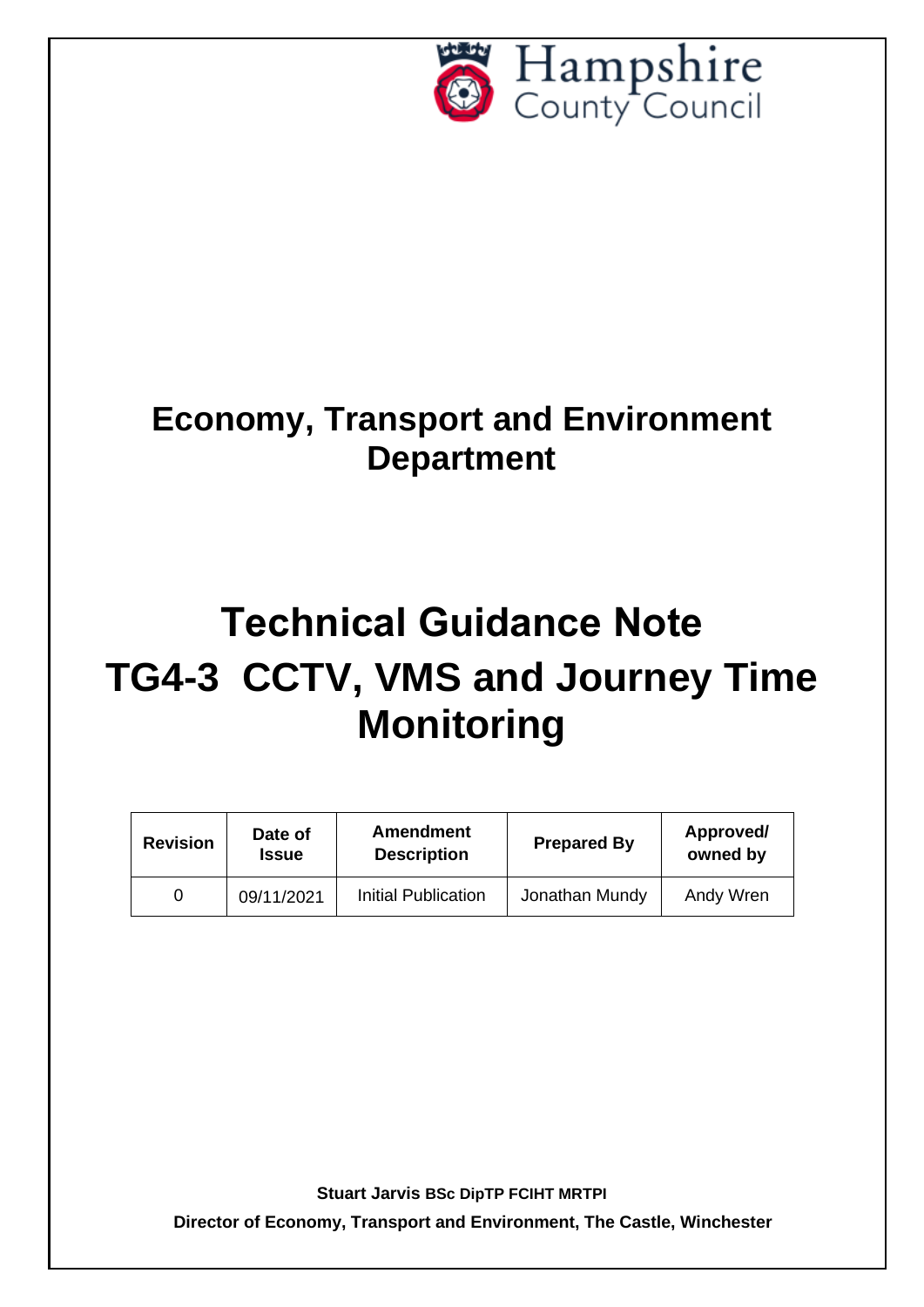

## **CONTENTS**

| $2_{-}$ |      |                                                                    |  |  |  |
|---------|------|--------------------------------------------------------------------|--|--|--|
| 3.      |      |                                                                    |  |  |  |
| 4.      |      | <b>Traffic Information and Car Park Occupancy Variable Message</b> |  |  |  |
|         | 4.1. |                                                                    |  |  |  |
|         | 4.2. |                                                                    |  |  |  |
|         | 4.3. |                                                                    |  |  |  |
|         | 4.4. |                                                                    |  |  |  |
|         |      |                                                                    |  |  |  |
|         | 5.1. |                                                                    |  |  |  |
|         | 5.2. |                                                                    |  |  |  |
|         | 5.3. |                                                                    |  |  |  |
|         | 5.4. |                                                                    |  |  |  |
| 6.      |      | Journey Time Monitoring Systems (Bluetooth) 14                     |  |  |  |
|         | 6.1. |                                                                    |  |  |  |
|         | 6.2. |                                                                    |  |  |  |
|         | 6.3. |                                                                    |  |  |  |
|         | 6.4. |                                                                    |  |  |  |
|         |      |                                                                    |  |  |  |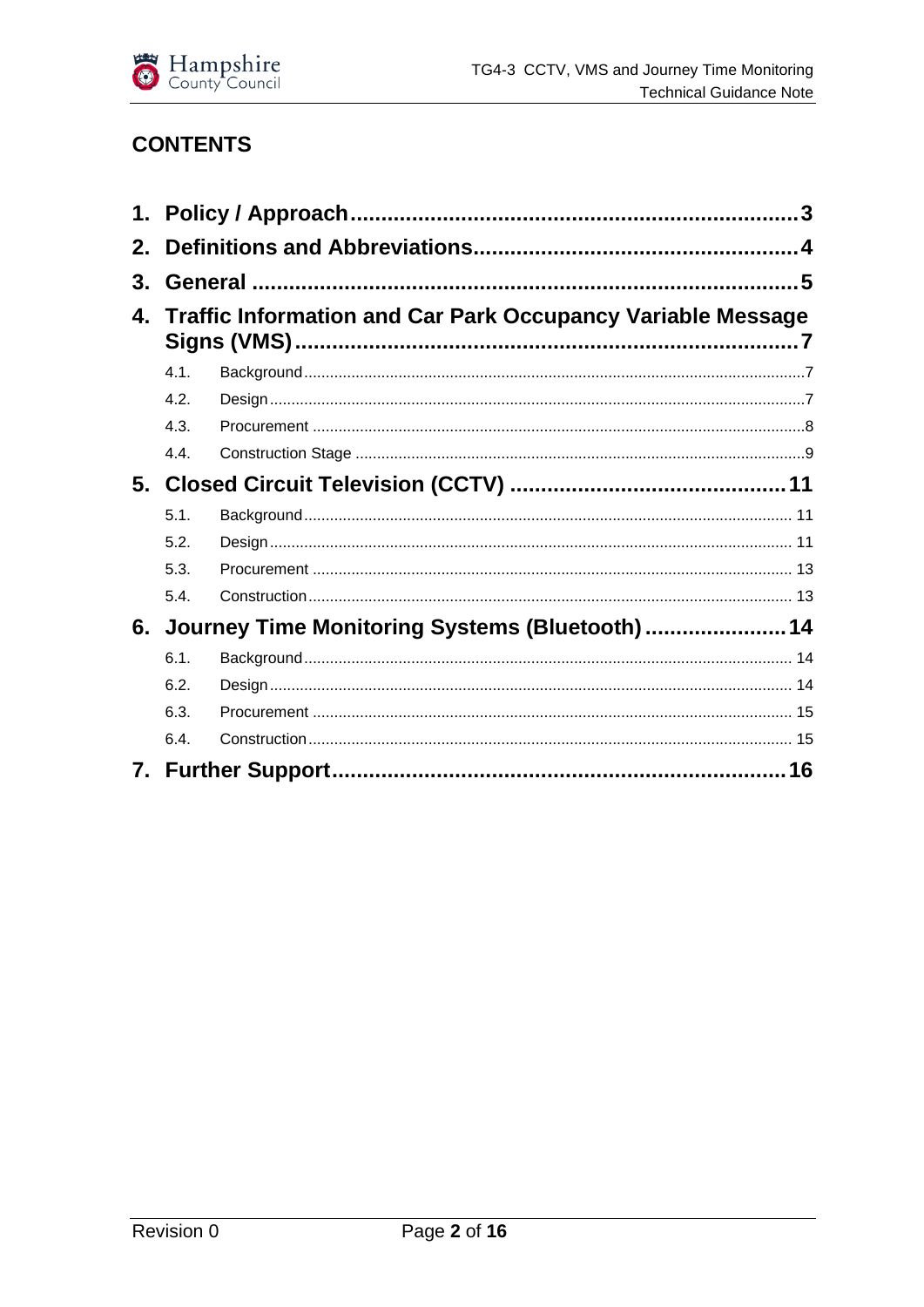

## <span id="page-2-0"></span>**1. Policy / Approach**

- 1.1. The overall approach to the design of new intelligent traffic systems needs to reflect a number of current and emerging policy developments as detailed in TG4-1 – Traffic Signal Junctions and TG4-2 – Signal Controlled Crossings.
- 1.2. Local Transport Plan 4 (LTP4) is currently being developed, which will focus on meeting the Net Zero carbon target. It will include policies that reduce the need to travel and enable a significant increase in walking, cycling and public transport. Further policy developments include developing a Healthy Streets Toolkit and a Movement and Place approach to defining the appropriate design approach for different parts of the street and highway network.
- 1.3. New ITS installations (CCTV cameras, Traffic Information and Car Park Occupancy Variable Message Signs (VMS), Journey Time Monitoring Systems) within the highway network will be used to support the emerging LTP4 policies together with facilitating safe operation of signal junctions/crossings. However, use of such additional infrastructure shall also be limited to essential locations only to minimise on-going maintenance costs and street clutter; the majority of schemes will not require CCTV or VMS.
- 1.4. The concept for an ITS installation may evolve in one of two ways. Either internally from the Intelligent Transport Systems Group (ITS) or externally from a Consultant representing a private Developer. The outline design for any of these elements will be carried out by the ITS Group. Contact the ITS Group at [intelligent.transport.systems@hants.gov.uk](mailto:intelligent.transport.systems@hants.gov.uk) for further advice.
- 1.5. For HCC schemes Commuted Sums will be secured by the scheme client. For external Developer schemes Commuted Sums will be secured through the S278/S38 Legal Agreement.
- 1.6. The ITS Group will be involved at all stages in the design, development and installation of CCTV, Traffic Information and Car Park Occupancy VMS and Journey Time Monitoring systems.
- 1.7. Each location for an ITS installation differs and as such there is no definitive design that can be applied to all sites. The aim of this document is not to provide guidance on how each element of an ITS installation should be designed. It remains the designer's decision on how to design each installation. The purpose of this document is to provide outline guidance of the procedure and expectations for ITS installations. Ultimately specific site circumstances will determine the approach and suitability of individual designs. Refer also to Technical Guidance Note TG 17 - Departures from Standard which details the terminology used throughout the TGs and when Departures from Standard are required.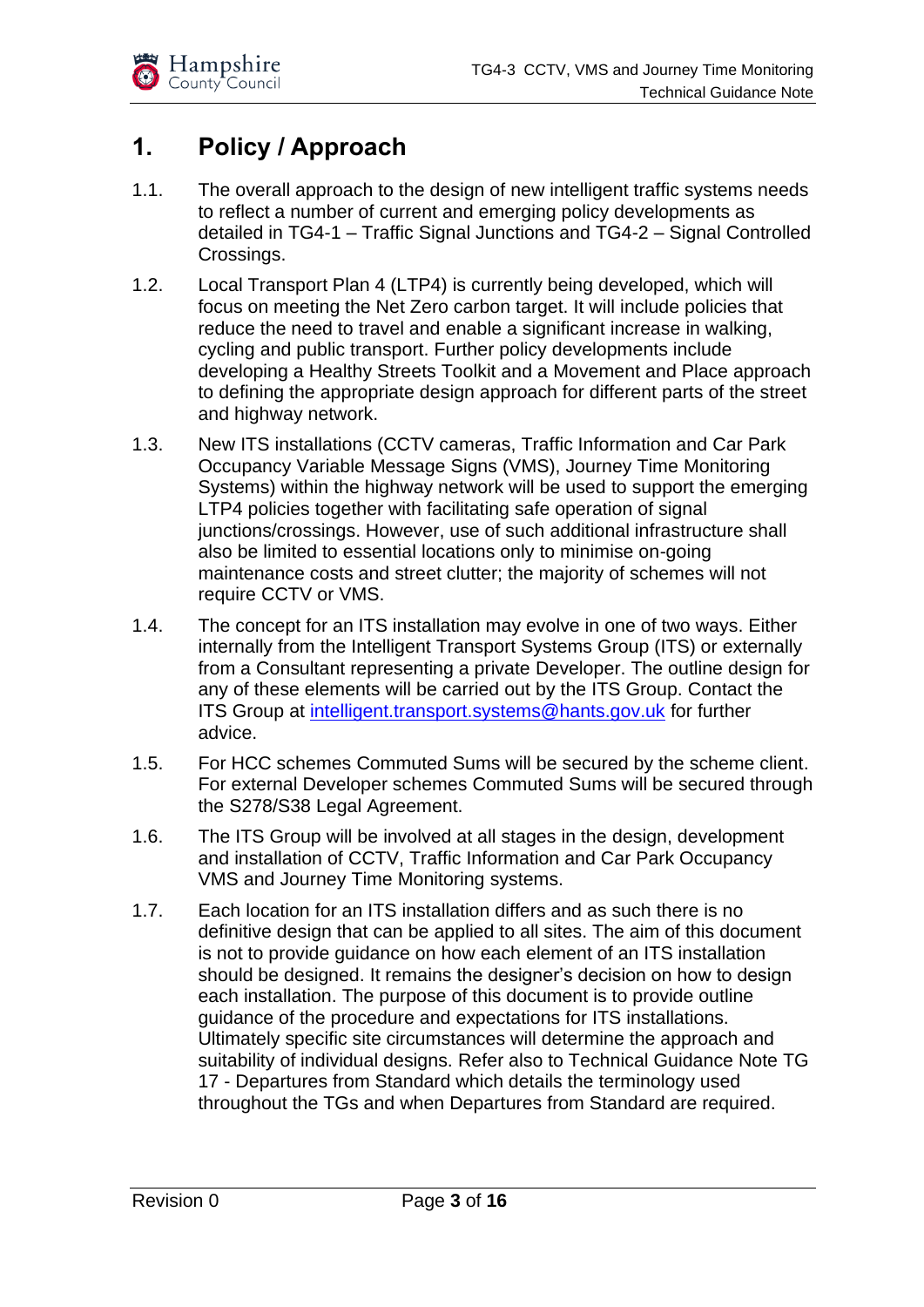

## <span id="page-3-0"></span>**2. Definitions and Abbreviations**

| <b>ANPR</b>      | <b>Automatic Number Plate Recognition</b>                                                                                                                                                                                                                                              |  |
|------------------|----------------------------------------------------------------------------------------------------------------------------------------------------------------------------------------------------------------------------------------------------------------------------------------|--|
| <b>CCTV</b>      | <b>Closed Circuit Television</b>                                                                                                                                                                                                                                                       |  |
| <b>DMRB</b>      | Design Manual for Roads and Bridges                                                                                                                                                                                                                                                    |  |
| <b>HCC</b>       | <b>Hampshire County Council</b>                                                                                                                                                                                                                                                        |  |
| <b>ITS</b>       | Intelligent Transport Systems                                                                                                                                                                                                                                                          |  |
| <b>ITS Group</b> | Intelligent Transport Systems Group - Team within<br>Hampshire County Council responsible for traffic signal<br>technical design checks and ordering equipment for ITS<br>installations. Also responsible for the operation and<br>maintenance of ITS installations within the County. |  |
| <b>RSA</b>       | <b>Road Safety Audit</b>                                                                                                                                                                                                                                                               |  |
| <b>S278</b>      | Section 278 of the Highways Act (1980)                                                                                                                                                                                                                                                 |  |
| <b>S38</b>       | Section 38 of the Highways Act (1980)                                                                                                                                                                                                                                                  |  |
| <b>SSD</b>       | Stopping Sight Distance – the forward visibility<br>requirement to the nearside primary signal head                                                                                                                                                                                    |  |
| <b>SSE</b>       | <b>Scottish and Southern Electricity</b>                                                                                                                                                                                                                                               |  |
| <b>TG</b>        | <b>Technical Guidance</b>                                                                                                                                                                                                                                                              |  |
| VMS              | Variable Message Signs (Traffic Information and Car Park<br>Occupancy)                                                                                                                                                                                                                 |  |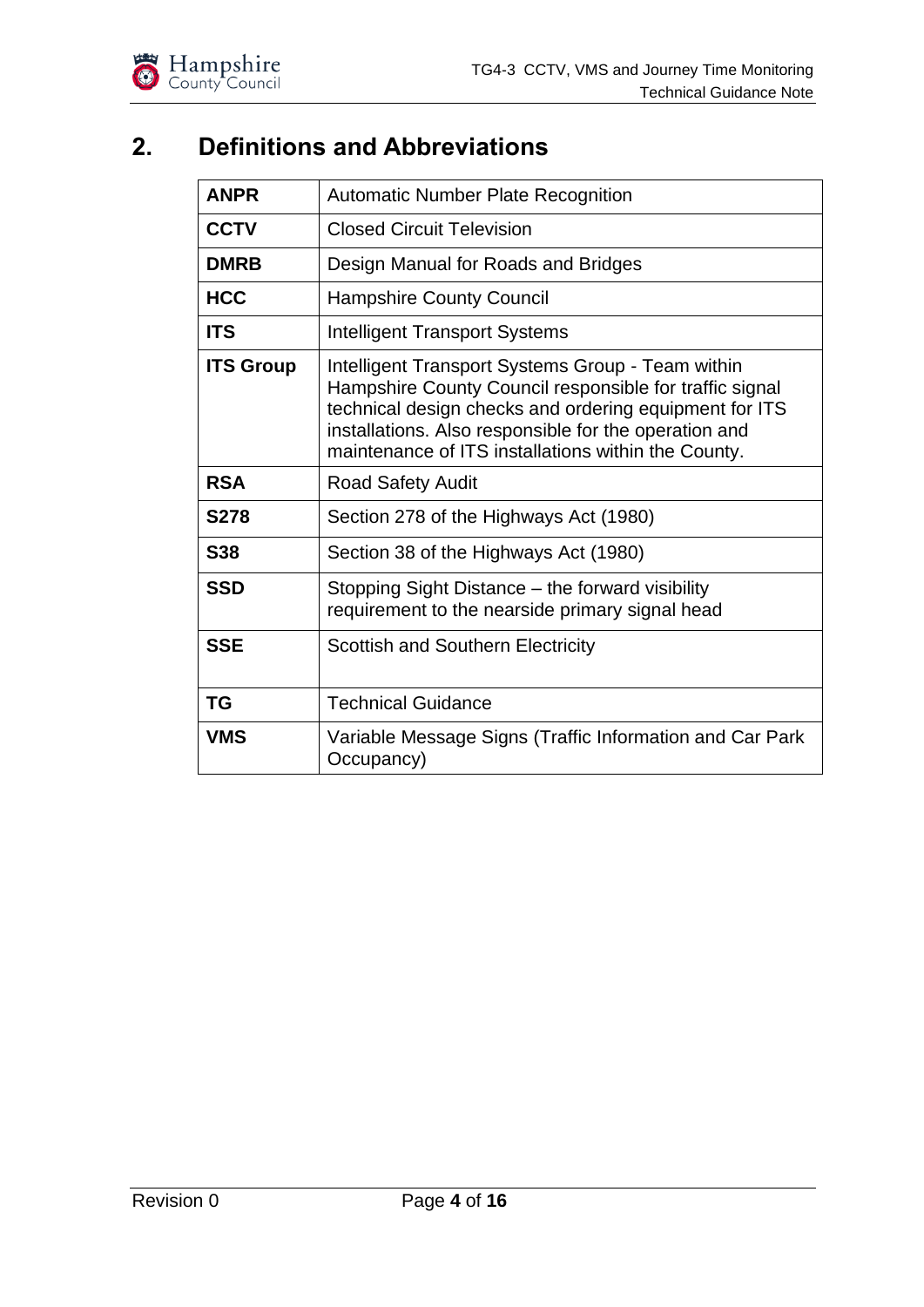

## <span id="page-4-0"></span>**3. General**

- 3.1. Design standards applicable in the design and installation of ITS systems include:
	- Traffic Signs Manual Chapter 6 (roads subject to speed limit of 40mph or under).

Chapter 6 shall also be applicable to any arm which has a speed limit above 40mph and where no other applicable guidance is provided in the Design Manual for Roads and Bridges.

Design Manual for Roads and Bridges

|        | CD 109 Highway link design                                     |
|--------|----------------------------------------------------------------|
|        | CA 185 Vehicle speed measurement                               |
|        | TD 101 Traffic signalling systems                              |
| TA 101 | Traffic signalling systems (appraisal)                         |
|        | TM 101 Traffic signalling systems (maintenance and operations) |

All roads:

Traffic Signs Regulations and General Directions

HCC Model Contract Appendix 13/70 Closed Circuit Television

Traffic Advisory Leaflet 01/15 Variable Message Signs

IHE Guidance Note - Traffic Control and Information Systems

- 3.2. The following Technical Guidance Notes should also be referred to:
	- TG1 Carriageway Cross Sections
	- TG2 Alignment Design
	- TG3 Stopping Sight Distances and Visibility Splays
	- TG4-1 Traffic Signals
	- TG4-2 Signal Controlled Crossings
	- TG10 Footways / Cycleways / Shared Surfaces
	- TG14 Road Restraint Systems and Passive Street Furniture
	- TG17 Departures from Standard
- 3.3. Before the design of any ITS scheme is commenced, HCC's Highway Construction Details T series must be reviewed. These can be found on [HCC's Highway Construction Standard Details web pages.](https://www.hants.gov.uk/transport/developers/standard-details)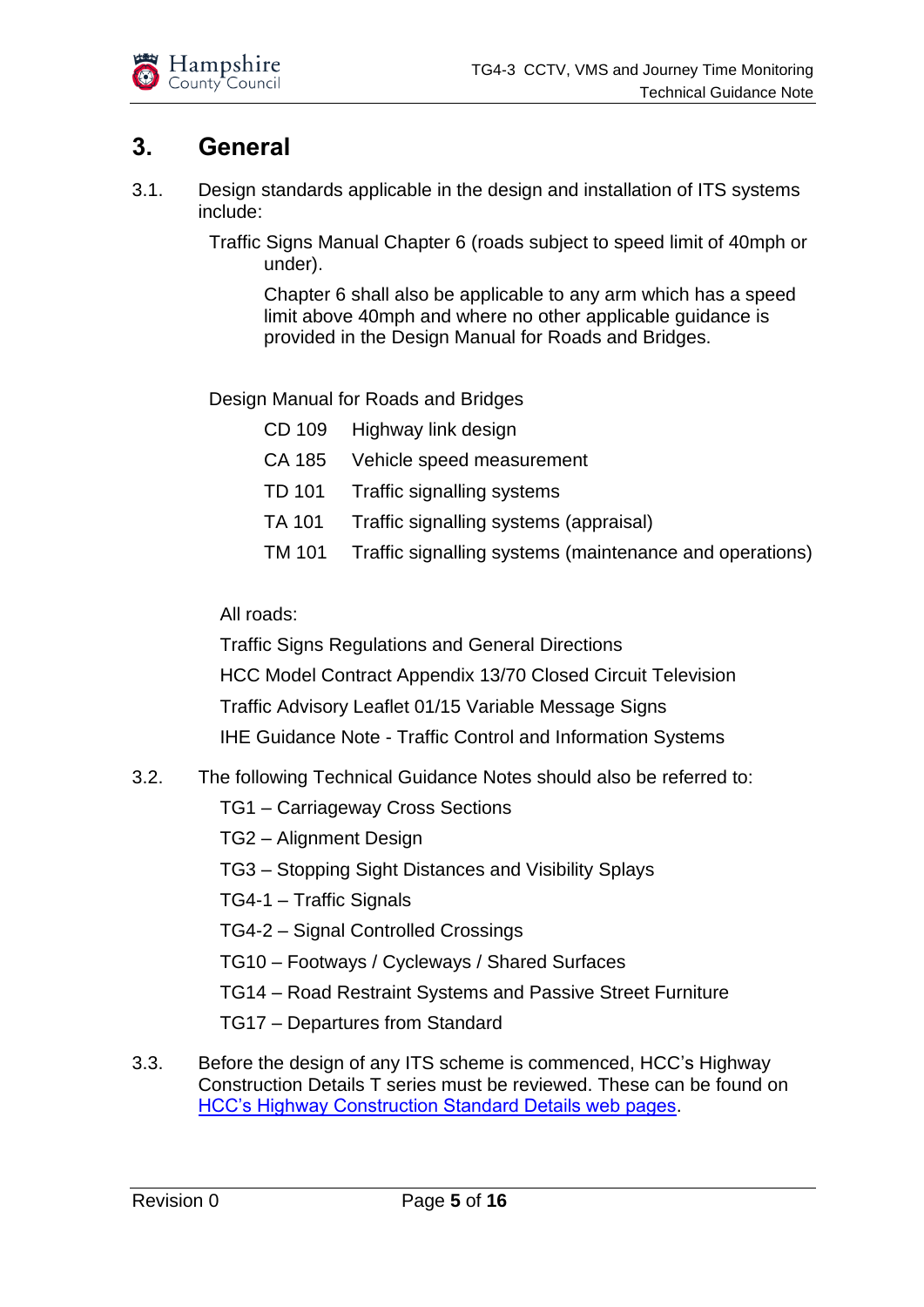

Other essential guidance/information includes:

- [Requests for a Departure from Standard](http://documents.hants.gov.uk/transport/RequestforaDeparturefromStandard.docx)
- [Technical Guidance](https://www.hants.gov.uk/transport/developers/technical-guidance)
- [Commuted Sums Policy](https://www.hants.gov.uk/transport/developers/commuted-sums)
- 3.4. A Road Safety Audit (RSA) for the scheme as designed will be required. Technical Guidance Note TG18 provides information on the RSA process.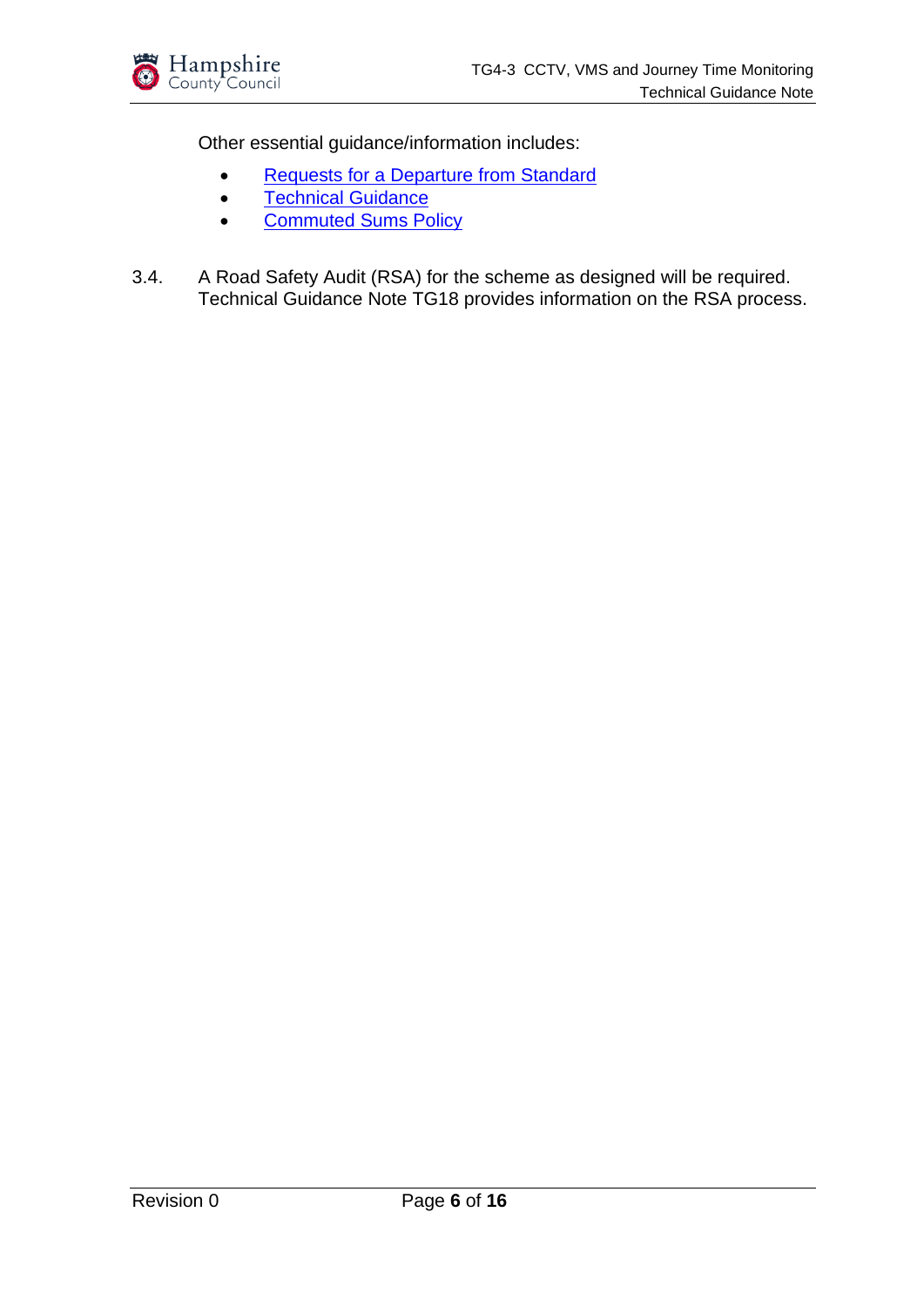## <span id="page-6-0"></span>**4. Traffic Information and Car Park Occupancy Variable Message Signs (VMS)**

#### <span id="page-6-1"></span>**4.1. Background**

- 4.1.1. The ITS Group will determine the requirement for Traffic Information and Car Park Occupancy Variable Message Signs (VMS) as part of a scheme (the majority of schemes will not require VMS). Contact the ITS Group at [intelligent.transport.systems@hants.gov.uk](mailto:intelligent.transport.systems@hants.gov.uk) for further advice.
- 4.1.2. The ITS Group will arrange for the design, procurement, installation and commissioning of Traffic Information and Car Park Occupancy VMS including their posts and foundations. This process is to use the County Council's term contract for traffic information installation.

#### <span id="page-6-2"></span>**4.2. Design**

- 4.2.1. When designing a Traffic Information and Car Park Occupancy VMS installation, careful consideration should be given to its location to minimise the risk of impact where possible. The designer shall assess the risk in accordance with TG14 – Road Restraint Systems and Passive Street Furniture, including careful consideration of the risk of secondary incidents occurring due to the falling VMS sign. The designer must fully consider the health and safety risks (as required by the Construction Design and Management Regulations) and cost implications of safe inspection, maintenance and repair of any system of protection proposed (e.g. High containment kerbs, passive posts or vehicle restraint system). Refer to TG14 - Road Restraint Systems and Passive Street Furniture.
- 4.2.2. The communications hardware for the VMS will be arranged by the ITS Group and charged to the scheme/scheme promoter.
- 4.2.3. The scheme designer is to ensure that safe and level access can be provided to install the VMS, their posts/columns and foundations. It is the scheme designer's responsibility to provide safe, level access hardstanding areas for people and their vehicles to maintain the VMS as part of the main scheme works. The post/column hardstanding shall only be installed after the VMS posts/columns have been installed.
- 4.2.4. A maintenance vehicle hard standing, with half batter kerbs, shall be provided adjacent to the VMS but outside of any Stopping Sight Distance/Visibility Splay. Dimensions shall be as shown in the diagram below unless agreed otherwise with ITS. Refer also to [HCC's Standard](https://www.hants.gov.uk/transport/developers/standard-details)  Details - [Notes for Guidance.](https://www.hants.gov.uk/transport/developers/standard-details)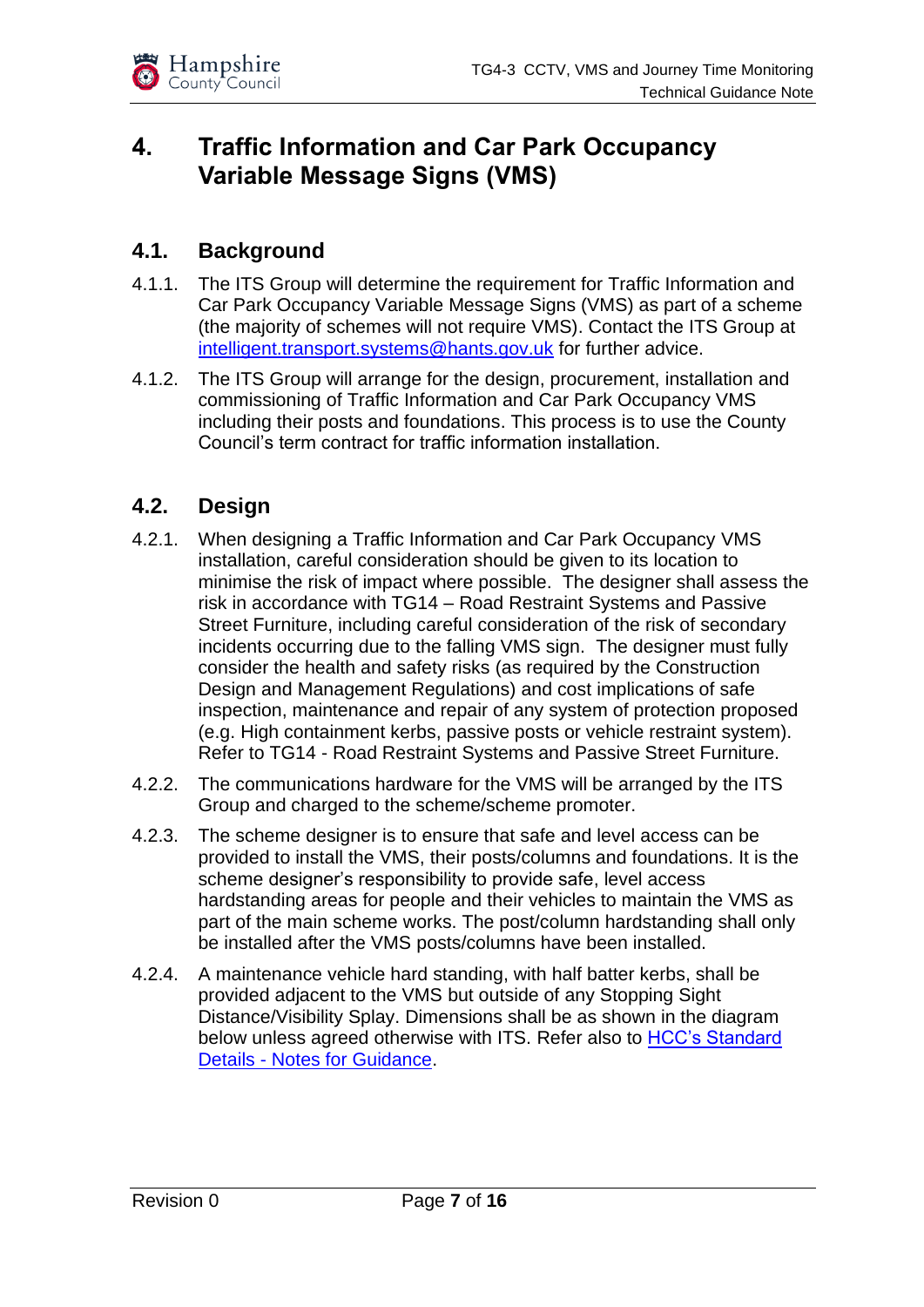

CARRIAGEWAY



- 4.2.5. The construction of the hardstanding shall be suitable for the existing ground conditions and application proposed. Suggested systems can be found within Appendix 11/1 of HCC's Model Specification and should be included within that appendix or within the contract drawings.
	- Where the maintenance vehicle hardstanding is located such that its likely to be used by vehicles as a parking area, a 'Authorised vehicles only' sign (Diag 829.6) with a 75mm x-height shall be installed at the back of the bay.
	- Where a permeable product is used for the vehicle hardstanding and the hardstanding is surrounded by grass/vegetation, a white line to Diag 1010 is required along the channel for the length of the hardstanding to help denote its location. Where Diag 1010 can't be installed (i.e. where there are other lines required along the channel), the kerb batters along the length of the hardstanding are to be painted white instead.
- 4.2.6. Traffic Information and Car Park Occupancy VMS are to include hardstanding areas for maintenance vehicles adjacent to the signs. It is the scheme designer's responsibility to provide the vehicle hardstanding areas as part of the main scheme works. The vehicle hardstanding areas are to be provided before the VMS posts/columns are installed.
- 4.2.7. A scheme specific hazard assessment shall be produced by the ITS Group as part of the VMS design. The ITS Group shall produce the independent safety case review for the VMS.
- 4.2.8. The detail design submission package is to include an AutoCAD version (current version) of the VMS location including all associated 'xref' drawings. This will be used by the ITS Group to obtain a quotation for the ITS equipment.

#### <span id="page-7-0"></span>**4.3. Procurement**

4.3.1. The costs incurred in the design, procurement and commissioning of the ITS equipment shall be charged against the scheme. For externally funded schemes the scheme promoter shall provide written confirmation of their acceptance of the equipment costs provided by the ITS Group prior to the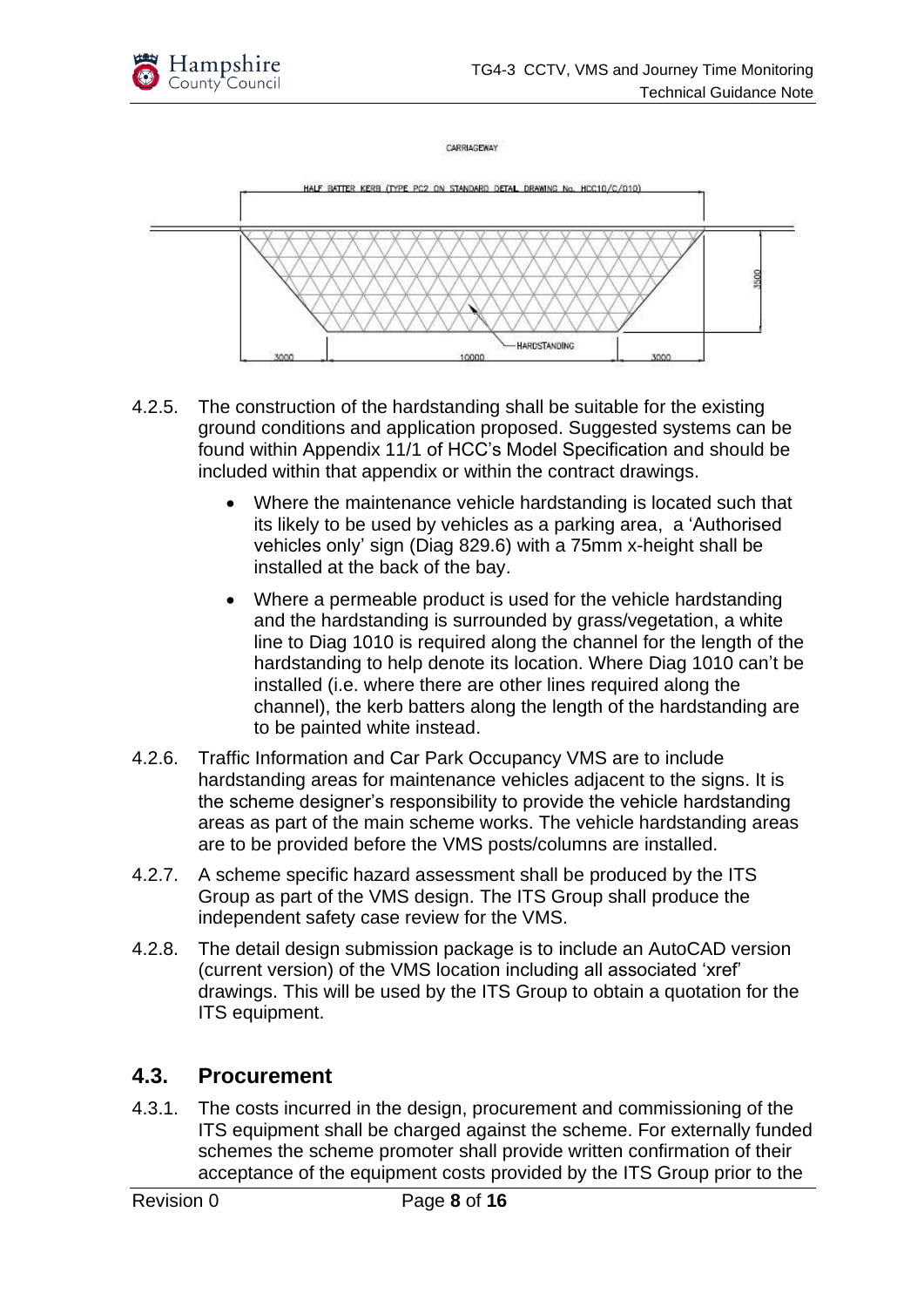

order being placed by the ITS Group. An interim invoice may be issued for the supply of materials. The costs will be invoiced to the scheme promoter for payment after commissioning of the equipment.

- 4.3.2. The ITS Group will arrange for a quotation for the ITS equipment and installation for all schemes (HCC and Developer led). This will only be arranged once the detail design has been approved. Once the quote has been verified the ITS Group will inform the scheme promoter of the overall quote value. It should be noted that the quote will exclude VAT and an administration fee. Please be aware that for commercial sensitivity reasons only the quantity of items and overall cost will be provided to the scheme promoter.
- 4.3.3. Specifically excluded from the quotation will be all civil engineering works including supply and installation of pole sockets, ducting, draw pits, power supplies, pillars and traffic management. The designer is to arrange for these works.
- 4.3.4. On receipt of the quote value, the scheme promoter is to provide a written letter of acceptance (containing the quote value) to the ITS Group accepting the cost. Other information to be included is:
	- Billing address for the invoice
	- VAT and company registration number
	- Accounts payable telephone number
	- Accounts payable e-mail address
	- Work number or purchase order number
- 4.3.5. From receipt of the above letter of acceptance the typical lead-in time for the delivery of CCTV, VMS and Journey Time Monitoring Systems will be **10 to 12 weeks**. The lead-in time for specialist equipment may be longer and the ITS Group should be contacted for further information.

#### <span id="page-8-0"></span>**4.4. Construction Stage**

- 4.4.1. Where a scheme requires the relocation or removal of an existing Traffic Information or Car Park Occupancy VMS, this will be arranged by the ITS Group.
- 4.4.2. The installation of the VMS, posts/columns and foundations will be arranged by the ITS Group. Traffic management for the installation of the sign will be arranged by the ITS Group.
- 4.4.3. An unmetered power supply is to be arranged by the scheme promoter for S278 schemes. For HCC capital schemes the unmetered power supply is to be arranged by the main design engineer. Confirmation of the sitespecific power supply requirements shall be obtained from the ITS engineer for both S278 and HCC led schemes. An individual mains feed power supply shall be provided for each Traffic Information and Car Park Occupancy VMS location. Refer to standard detail drawing [HCC11/T/070](https://www.hants.gov.uk/transport/developers/standard-details) for power supply requirements.
- Revision 0 Page **9** of **16** 4.4.4. The power supplies are to be energised **before** the VMS are installed.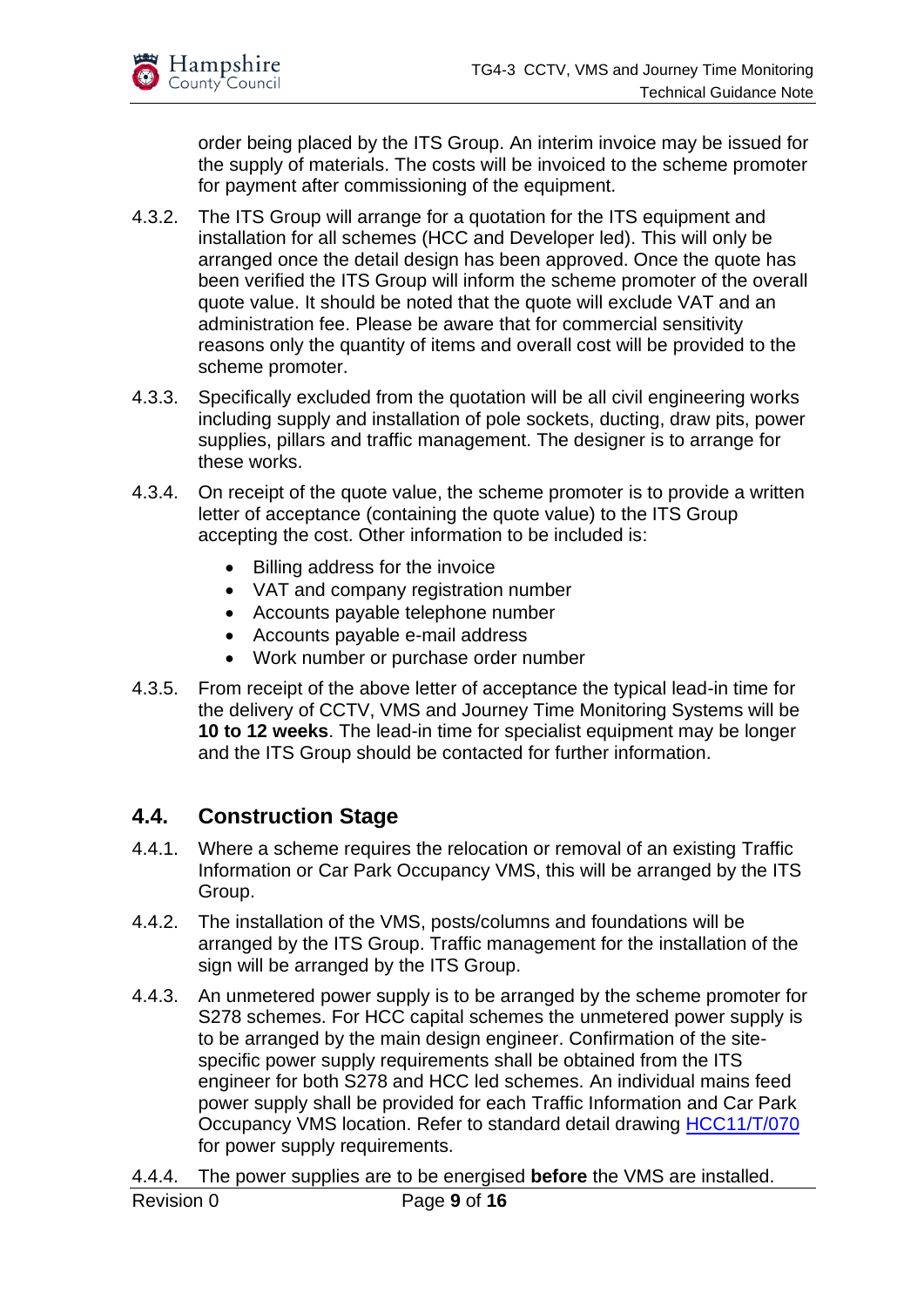

4.4.5. Where a vehicle restraint system is used that system is to be installed **before** the posts/foundations and VMS.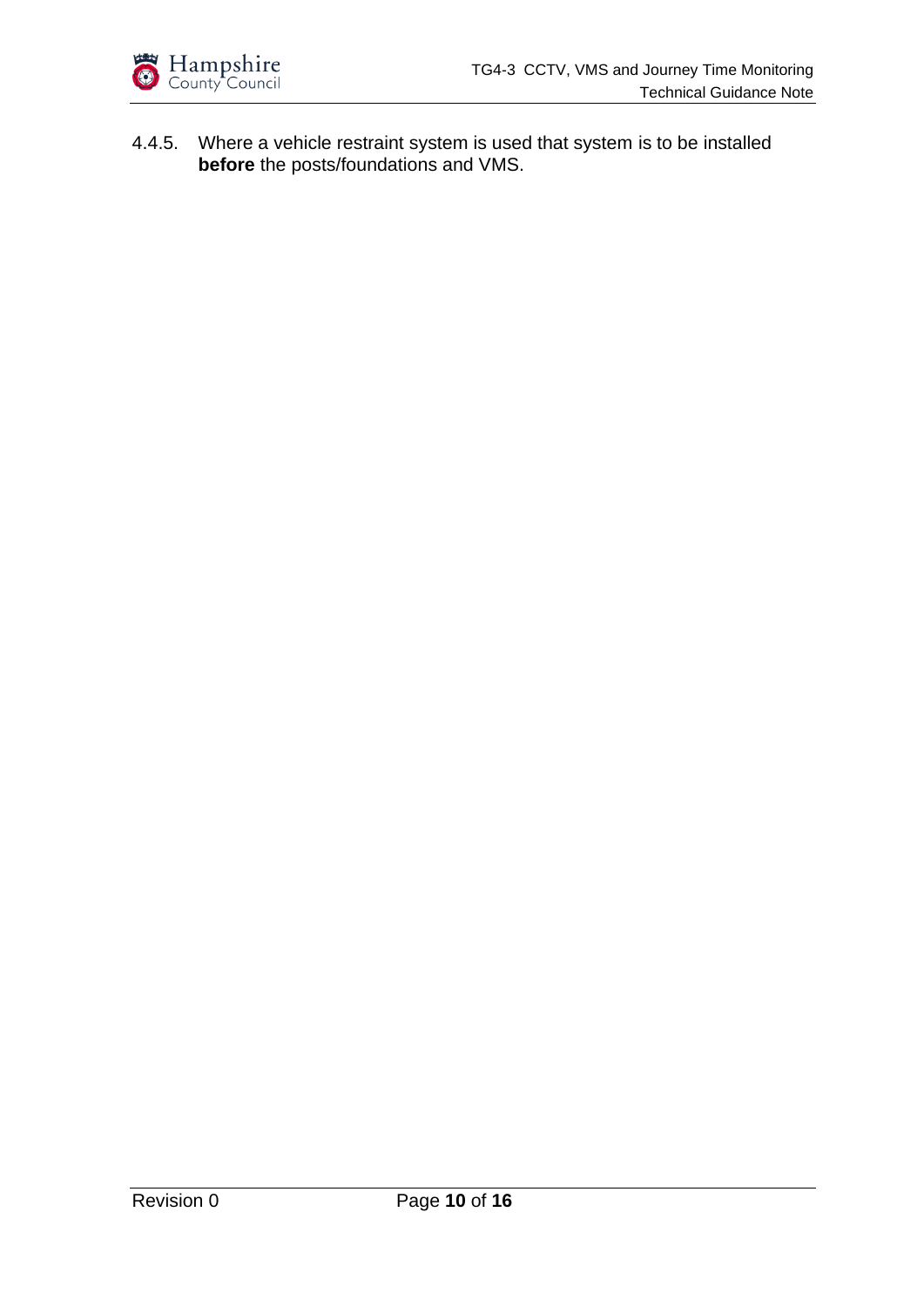

## <span id="page-10-0"></span>**5. Closed Circuit Television (CCTV)**

#### <span id="page-10-1"></span>**5.1. Background**

- 5.1.1. ITS Group will determine the requirement for and location of CCTV as part of a scheme.
- 5.1.2. ITS Group will procure and arrange the installation/commissioning of the CCTV equipment. This process is to use the County Council's term contract for CCTV. For Developer-led schemes, when the scheme has S278 detailed design approval, the ITS Group will arrange for a formal quotation for the supply and installation of the CCTV system.
- 5.1.3. The ITS Group will determine the type of CCTV to be used at each location. CCTV shall be mounted on a dedicated CCTV column as specified by the ITS Group. The designer is to arrange for the CCTV column foundation to be designed and constructed.

#### <span id="page-10-2"></span>**5.2. Design**

- 5.2.1. The ITS Group may arrange for a CCTV survey during the design process to help determine the preferred locations.
- 5.2.2. The type of communications for the CCTV are to be confirmed by the ITS Group and costs charged against the scheme/scheme promoter.
- 5.2.3. Where landline communications are required, the designer will be informed. In this situation the designer should allow for the installation of a suitable duct system connecting between the CCTV column and the main communications network. The designer should be aware that the detail of this duct system will not be known until the scheme is under construction and should make allowance for this in their scheme. The confirmed landline communications duct run shall be included on the final drawing.
- 5.2.4. Dedicated CCTV columns are to be used and the ITS Group will inform the designer of the size and height of the columns. The preference shall be for a wind down trolley pole column of at least 6 metres height. The mounting of CCTV cameras on traffic signal poles, either with or without signal equipment, shall be avoided. The designer is responsible for checking the suitability of the supplier's standard foundation detail for each individual column undertaking structural design checks. Where the standard foundation is determined to be inadequate for the site it will be the designer's responsibility to redesign the foundation. The foundation detail is to be checked by HCC's Engineering Consultancy Structures group – For external Developer schemes, this will be included as part of the S278/S38 Design Audit.
- 5.2.5. A separate cabinet shall be provided within 5 metres of the column which shall house the CCTV control hardware and communications. This shall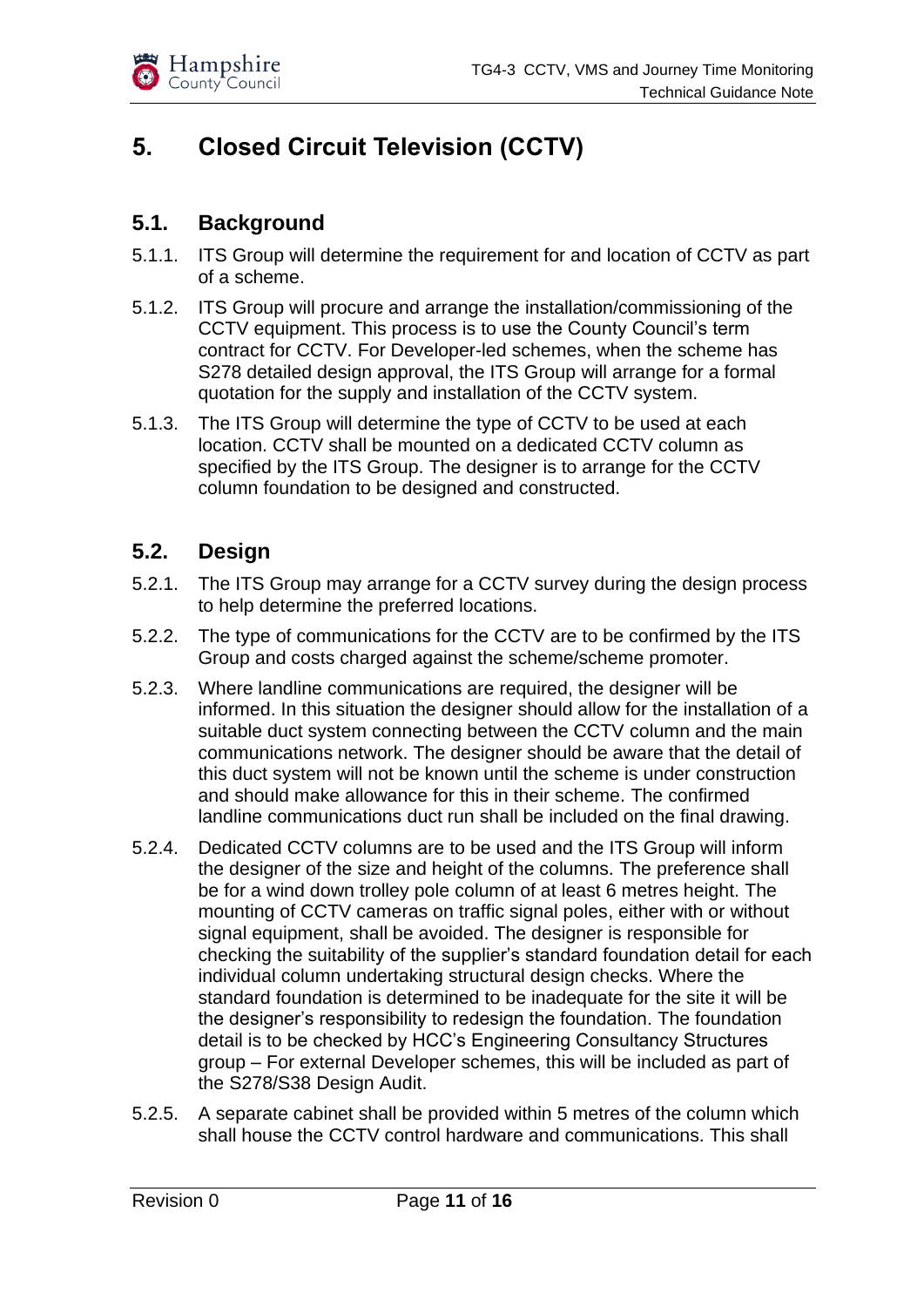

be used in preference to housing this equipment in the wide based column.

5.2.6. A maintenance vehicle hard standing, with half batter kerbs, shall be provided in close vicinity to the CCTV column and cabinet but outside of any Stopping Sight Distance/Visibility Splay. Dimensions shall be as shown in the diagram below unless agreed otherwise with ITS. Refer also to [HCC's Standard Details -](https://www.hants.gov.uk/transport/developers/standard-details) Notes for Guidance. Where the cabinet and maintenance hardstanding are located in a rural verge where the grass is unlikely to be regularly cut, the ITS Group may require a narrow footway to be installed between the controller and hardstanding. The footway specifications will be dependent on the site location and length required.



- 5.2.7. The construction of the hardstanding shall be suitable for the existing ground conditions and application proposed. Suggested systems can be found within Appendix 11/1 of HCC's Model Specification and should be included within that appendix or within the contract drawings.
	- Where the maintenance vehicle hardstanding is located such that it is likely to be used by vehicles as a parking area, a 'Authorised vehicles only' sign (Diag 829.6) with a 75mm x-height shall be installed at the back of the bay.
	- Where a permeable product is used for the vehicle hardstanding and the hardstanding is surrounded by grass/vegetation, a white line to Diag 1010 is required along the channel for the length of the hardstanding to help denote its location. Where Diag 1010 can't be installed (i.e. where there are other lines required along the channel), the kerb batters along the length of the hardstanding are to be painted white instead.
- 5.2.8. The designer shall assess whether a Vehicle Restraint System is required to protect the CCTV column. Refer to TG14 – Road Restraint Systems and Passive Street Furniture.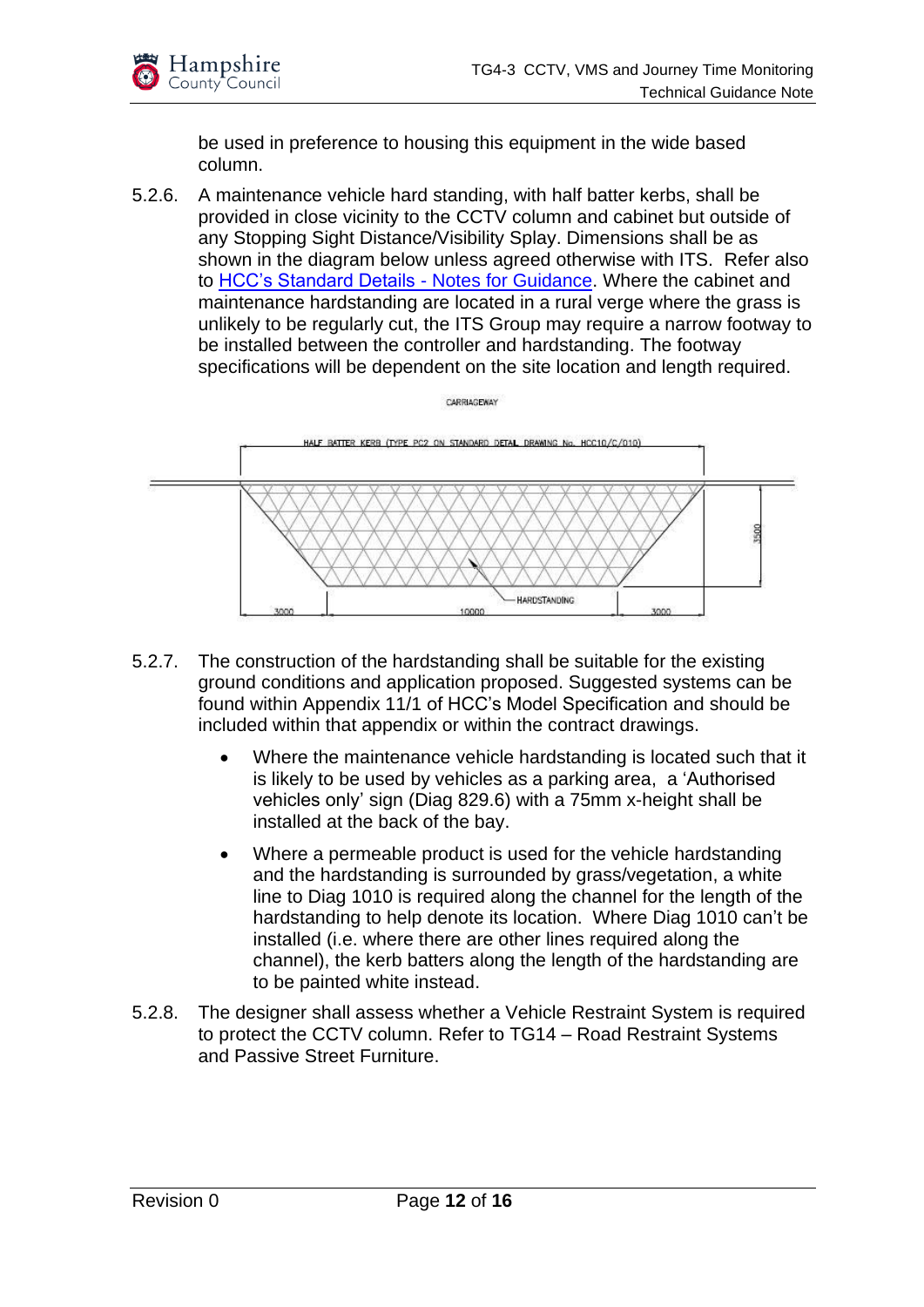

#### <span id="page-12-0"></span>**5.3. Procurement**

- 5.3.1. Refer to section 4.3.
- 5.3.2. The detail design submission package is to include an AutoCAD version (current version) of the CCTV column and cabinet including all associated 'xref' drawings. This will be used by the ITS Group to obtain a quotation for the ITS equipment.

#### <span id="page-12-1"></span>**5.4. Construction**

- 5.4.1. The scheme promoter is to include the construction of the CCTV foundation, column installation and commissioning process within the works programme. The programme is to ensure that the CCTV system is ready for commissioning before the scheme is opened and specifically in the case of traffic signals, before the signals are switched on.
- 5.4.2. For CCTV columns the fixing hardware will be supplied by the ITS Group. The foundation, including fixing hardware, are to be constructed by the scheme promoter. The CCTV column will be installed by the CCTV supplier arranged by the ITS Group. Traffic management is to be provided by the scheme promoter.
- 5.4.3. An unmetered power supply is to be arranged by the scheme promoter for S278 schemes. For HCC capital schemes the unmetered power supply is to be arranged by the main design engineer. Confirmation of the sitespecific power supply requirements shall be obtained from the ITS engineer for both S278 and HCC led schemes. A power supply pillar and supply are to be provided within 5 metres of each CCTV column/camera. Refer to standard detail drawing [HCC11/T/070](https://www.hants.gov.uk/transport/developers/standard-details) for power supply requirements.
- 5.4.4. The power supplies are to be energised **before** the CCTV cameras are installed.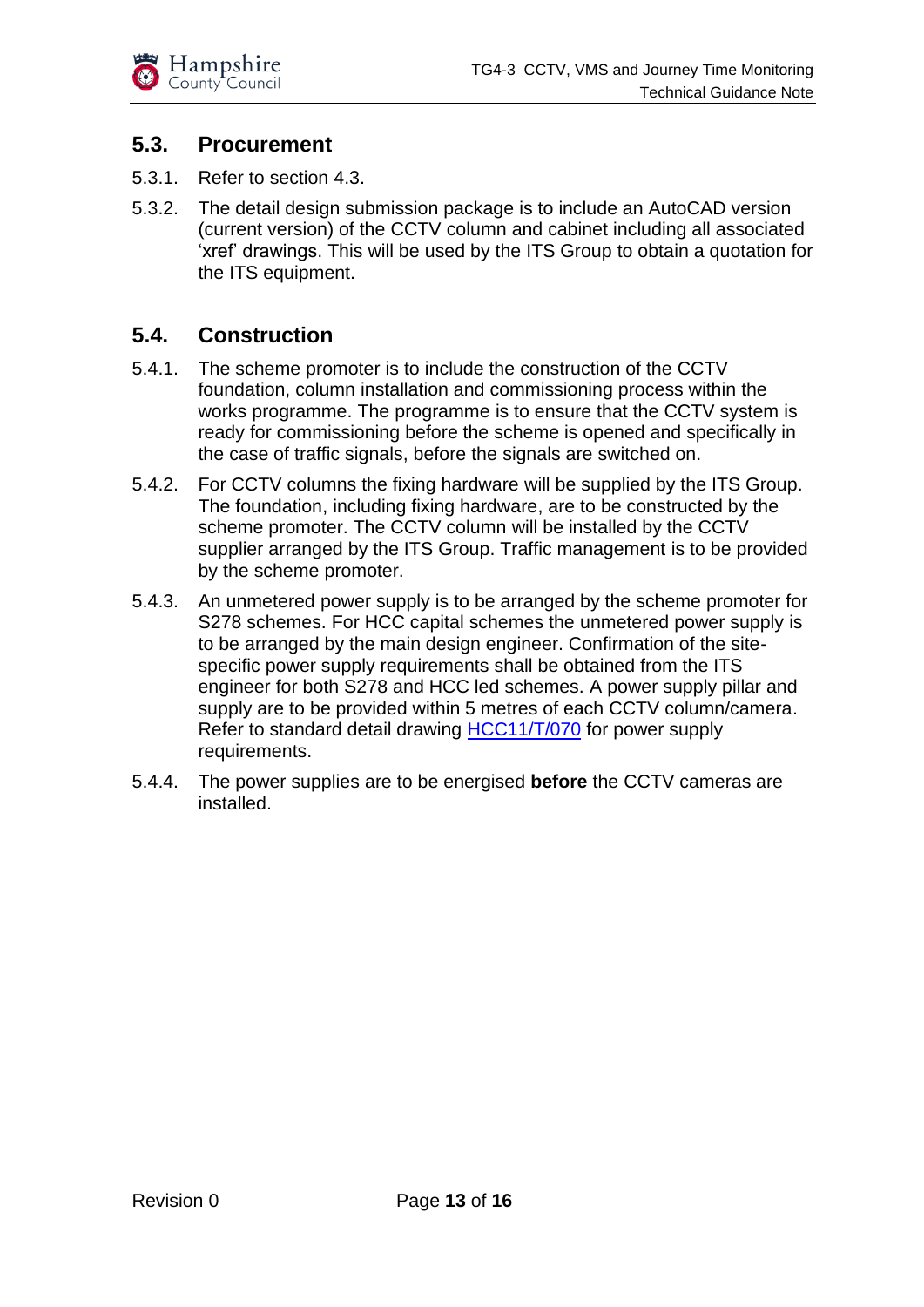

## <span id="page-13-0"></span>**6. Journey Time Monitoring Systems (Bluetooth)**

#### <span id="page-13-1"></span>**6.1. Background**

- 6.1.1. The ITS Group will determine the requirement for and coverage of a journey time monitoring system as part of a scheme.
- 6.1.2. The ITS Group will procure and arrange the installation/commissioning of the journey time monitoring system. This process is to use the County Council's term contract. For Developer-led schemes, when the scheme has S278 detailed design approval, the ITS Group will arrange for a formal quotation for the system.

#### <span id="page-13-2"></span>**6.2. Design**

- 6.2.1. The ITS Group will determine the type of journey time monitoring technology to be used. The use of ANPR will no longer be supported. Bluetooth technology may be used or a virtual solution may be utilised using existing software. The Bluetooth-based solution shall use physical devices located at the road side to calculate journey times between fixed points. A virtual solution shall use software to gather journey times from other sources and requires no physical equipment.
- 6.2.2. The preference is for a virtual solution to ensure compatibility with the County Council's Urban Traffic Management and Control system. The ITS Group should be contacted for further information on the extent of the network coverage. Where a virtual solution is used the scheme shall include for a minimum of 5 years data supply in the procurement.
- 6.2.3. For a hardware based solution, the ITS Group will arrange for the power supply requirements where they are to be installed on existing street furniture. The journey time monitoring hardware would usually be installed on street lighting columns or traffic signal poles. Each individual location will be identified by the ITS Group.
- 6.2.4. Where the equipment is to be installed on street lighting columns the designer is to include for commando-type sockets to be installed on the columns. The ITS Group shall arrange for a quote and the supply of commando-type sockets, plugs, isolator switch within the columns and power supply to the commando sockets. The type of commando socket and its mounting height and orientation will be determined by the ITS Group.
- 6.2.5. The ITS Group shall be responsible for obtaining Consent to Attach from SSE for the installation of hardware to the street lighting columns.
- 6.2.6. The capacity of any street lighting column to accommodate the additional load from extraneous attachments needs to be checked and approved by the street lighting PFI service provider SSE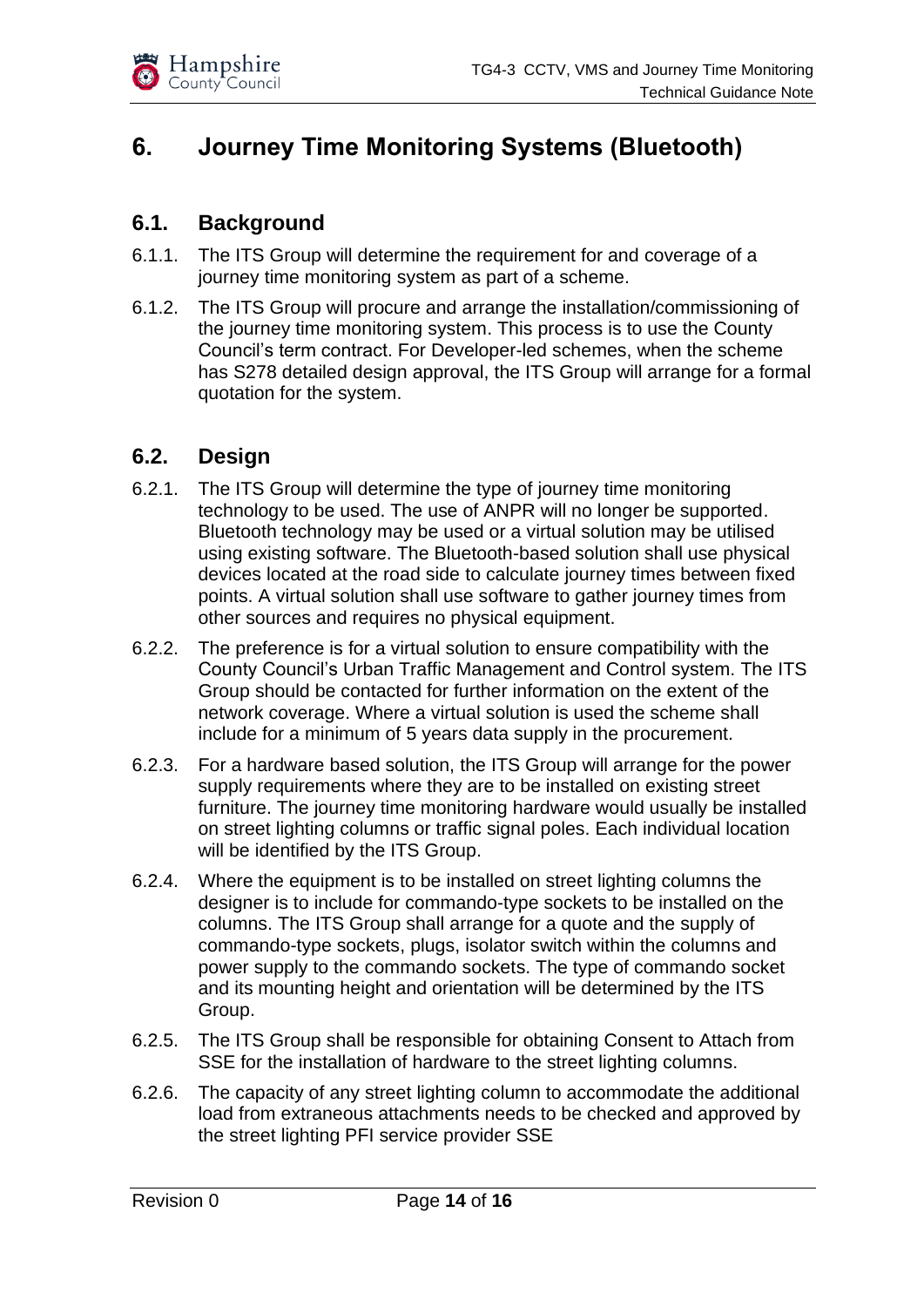

[\(http://www.lightsoninhampshire.co.uk/Public/TPA-Information.aspx\)](http://www.lightsoninhampshire.co.uk/Public/TPA-Information.aspx). Refer also to [Technical Guidance Note TG13 –](https://www.hants.gov.uk/transport/developers/technical-guidance) Street Lighting.

#### <span id="page-14-0"></span>**6.3. Procurement**

6.3.1. Refer to section 4.3.

#### <span id="page-14-1"></span>**6.4. Construction**

- 6.4.1. Communications for hardware based solutions are to be arranged by the ITS Group.
- 6.4.2. Where an existing street lighting column which houses journey time monitoring hardware equipment is to be replaced, removed or relocated the designer is to contact the ITS Group during the detail design stage to arrange an alternative location. The ITS Group shall be notified of any equipment that is required to be removed from a street lighting column and will make arrangements for its removal. Inspection of the column by SSE shall be arranged by the ITS Group and any damage to the paint/protective coating of the column will require making good. If a commando socket is to be removed then the cable-entry hole will need to be sealed appropriately as detailed following the inspection. The ITS Group shall be advised that such removal is required and will make arrangements with SSE for its removal together with the power cable and isolator which ITS Group/SSE shall retain for re-use. Costs for this work shall be re-charged to the Scheme.